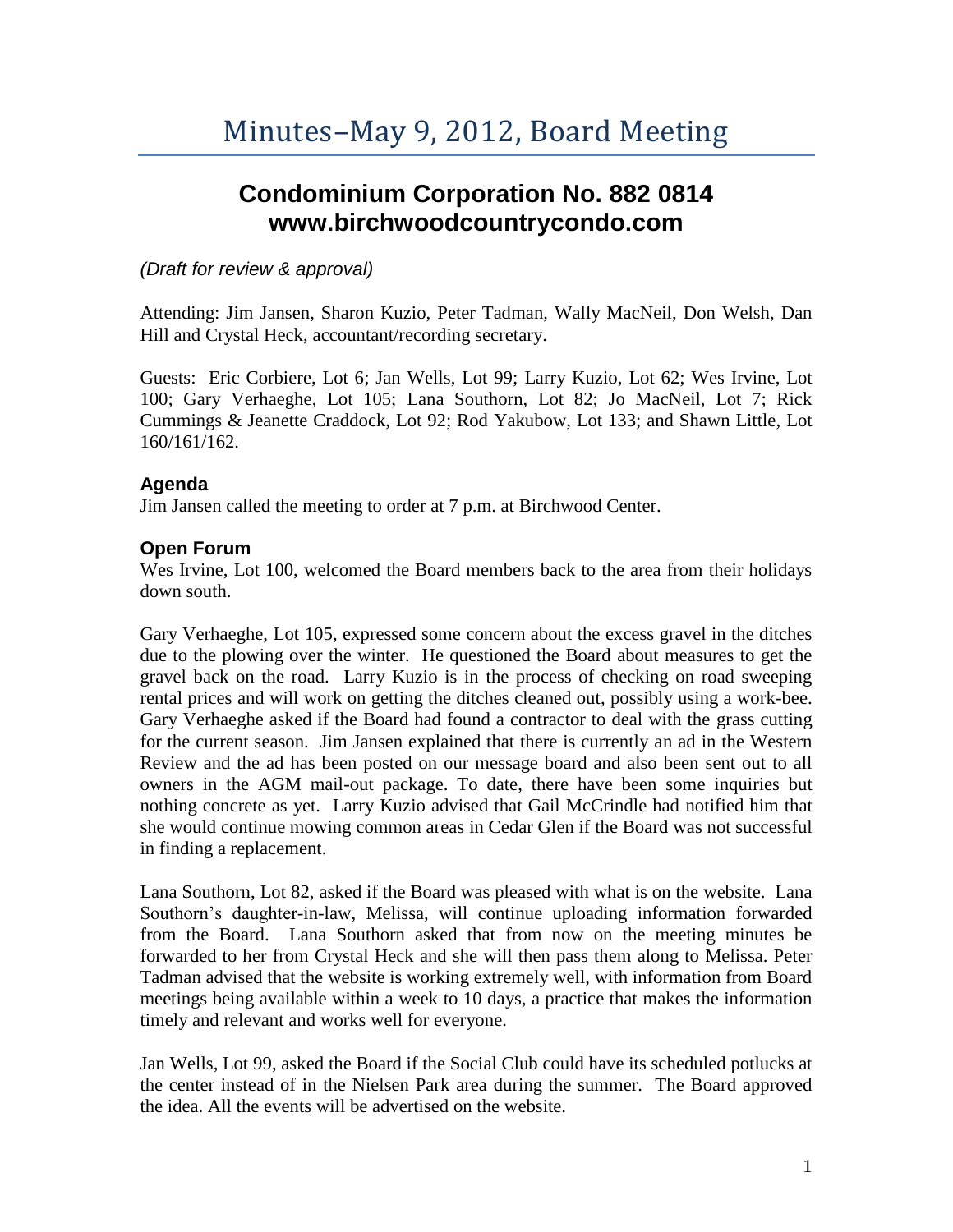Jim Jansen told Jan Wells that her name will be placed on the agenda of the AGM so that she can give an update of the Social Club.

The Social Club also asked if it could supply some labor and materials for renovations to the washroom at Nielson Park and the Board gave its OK.

It was suggested that the library books, many of them musty, may need to be thrown out during the clean up. Sharon Kuzio will put a note on the bulletin board regarding the books.

Wes Irvine said he would take the washer and dryer which are no longer of any use for the condo association.

There will be a hard copy of the activities that the Social Club will be offering distributed at the AGM. Copies can be made at the center for distribution as well as being posted on the bulletin board.

Jim Jansen provided an update on the golf course advising that the price has been reduced to \$850,000 and someone did a walk about on the weekend. Wally MacNeil advised that he had talked to Brazeau County reqarding the fire danger of the uncut grass and that the matter has been with the Brazeau County since last fall. Jo MacNeil suggested that maybe the Board should approach the Fire Department as perhaps it would have more influence in getting this issue resolved.

Shawn Little, Lot 160,161 &162, introduced himself as a new owner. He volunteered to let his name stand as a potential director. He has some concerns regarding drainage and the culvert in his front driveway. Wally MacNeil, Larry Kuzio, and Shawn Little will investigate and resolve the issue by the end of summer.

The Board announced that the bylaws were reviewed and revised over the winter, taking into account the written and verbal comments of owners who were given numerous opportunities to make known their views.

The open forum was completed at 7:40 p.m.

## **Board Portion of Meeting**

Jim Jansen called the Board portion of the meeting to order at 7:45 p.m. Don Welsh moved that the minutes be accepted as circulated; seconded by Sharon Kuzio; carried unanimously.

#### **Water Report**

Rod Yakubow handed in his water reports (October 2011 to March 2012) for filing. There will need to be a new CC Valve put in for Lot 112. Rod Yakubow supplied, for filing, a comparison of water usage over the past years. Don Welsh volunteered to coordinate a group of volunteers to make a map locating all the CC valves. Jim Jansen said the water contract would be revised to reimburse the contractor for the cost of necessary trips to Edmonton

#### **Site services**

Larry Kuzio submitted his report which detailed duties provided for the month. It was suggested that the Board should look into buying another security camera, for the gate,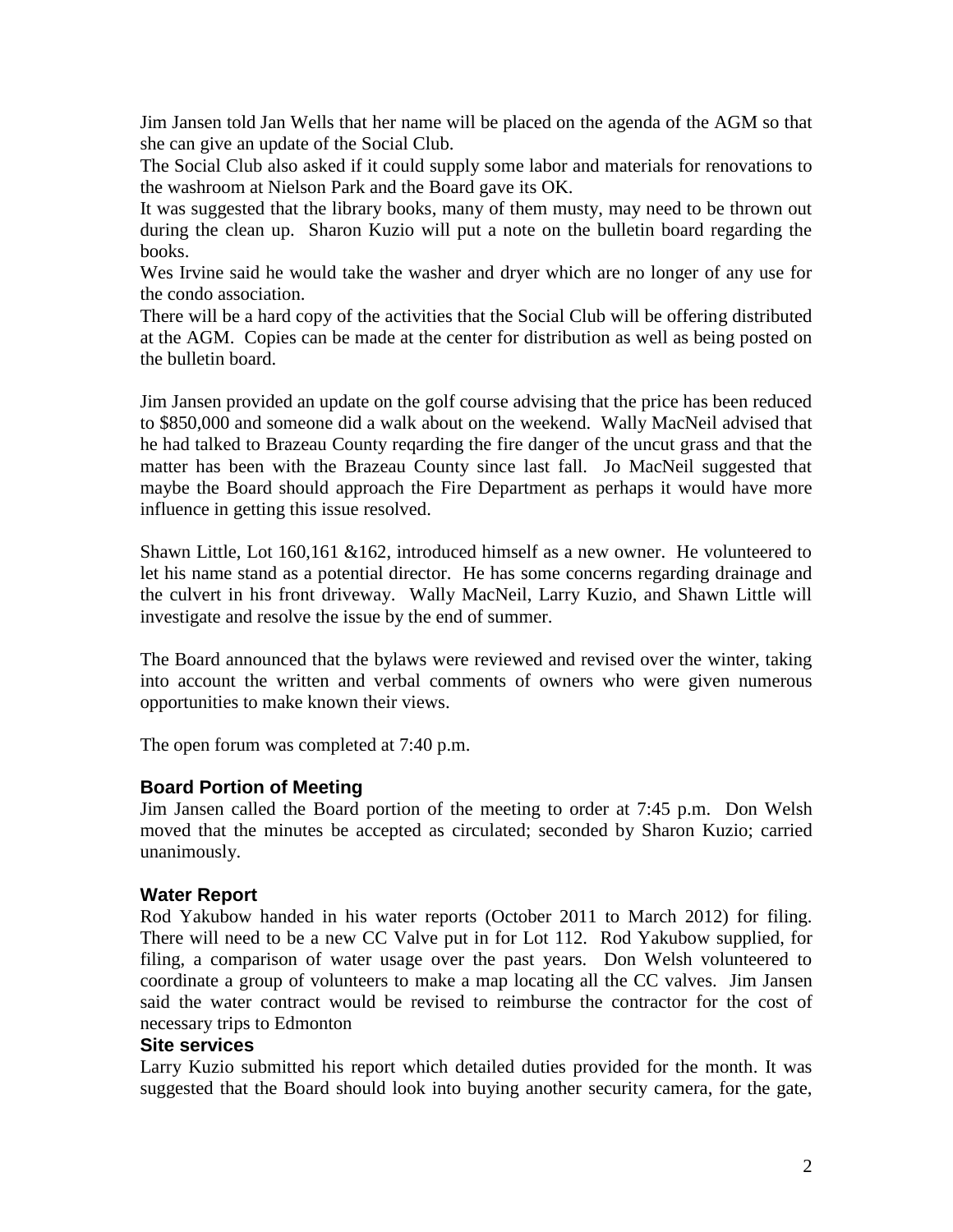and exchanging it for the camera already in place in the garbage dumpster area. The Board agreed.

### **Financial Report**

Crystal Heck submitted the 2011 reports for July to December, 2011 and January to March 2012. Sharon Kuzio moved to accept the financial statements as presented; seconded by Don Welsh; carried unanimously.

#### **Old Business**

Wally MacNeil reported that the question of the golf course bridge in the creeek near the dumpster continues to rest with the government, being reported to the authorities more than a year ago.

#### **New Business**

Crystal Heck was asked by the Board to call the auditor regarding the difference between the auditor's report and the reserve fund study amount. Crystal advised that the auditor explained that the reserve fund study amount is a suggestion without the need for an exact match.

The Board agreed to spend the \$15,000 donation toward Birchwood Center given by Penn West for concrete, muster station signage and acoustics. Peter Tadman moved that Jim Jansen remain as Birchwood Center Project Manager with ongoing responsibility for the completion and enhancement of Birchwood Center, ensuring that all building donations are used for that purpose. Don Welsh seconded the motion, carried unanimously.

Peter Tadman moved that the Board approve the newly revised bylaws and its accompanying necessary owners' special resolution. The bylaws, voting form, and explanatory letter will be available at the June 2, 2012, AGM for distribution. Dan Hill seconded, carried unanimously. Peter Tadman volunteered to oversee the voting process. The owners' special resolution needs to have 75% of the registered owner's approval for it to be adopted.

Jim Jansen has an agreement with Tom MacLean that the Board can continue to store the grader and supplies in the building on Lot 38. Jim Jansen moved that in lieu of rent the Board would continue to forgive condo fees for payment. Sharon Kuzio seconded the motion, carried unanimously.

Insurance policy is up to date and paid for – new certificates have been received.

AGM mail out has been done and the Lindale hall has been booked for 10 a.m., June 2, 2012. Wally MacNeil will arrange for the hall sound system. Set up is scheduled for 9 a.m.